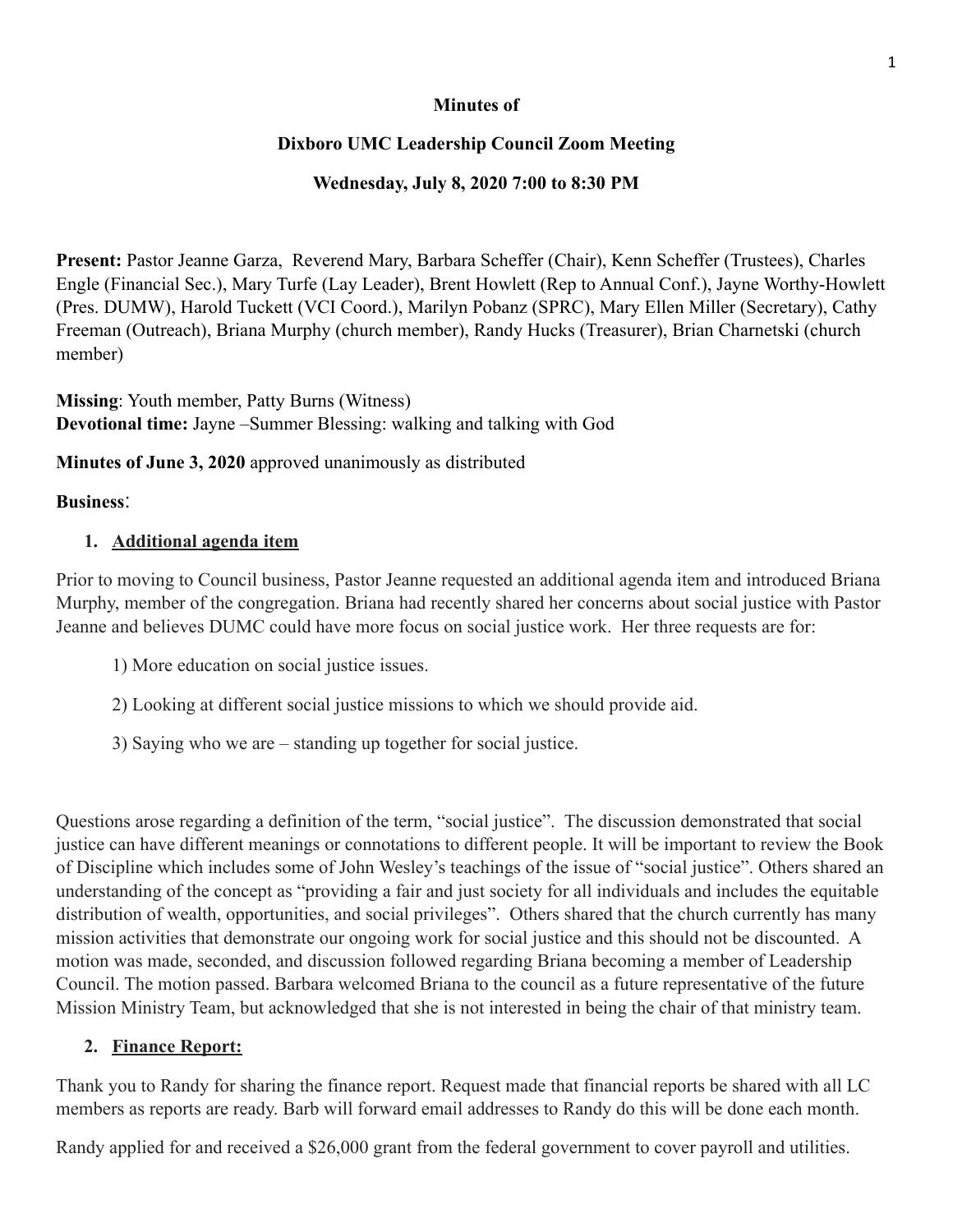Because of this federal grant, other funds were available for missions and our connectional giving budget (formerly called Apportionments) while leaving us a small cushion.

Rev Mary shared that she applied for and won a children's education grant for continuing education. ? amount

3. **Major agenda item for this meeting: Feedback for future joint virtual and physical church.** The four page document prepared by Rev. Jeanne, Rev. Mary and Rev. Cathy, was sent to all LC members prior to this meeting to review. This draft describes the potential phases of reopening.

*Phase 1 begins in August,2020*. The plan proposes to have worship on the Dixboro Village Green outdoors at 9:00 am and ZOOM version at 10:30 am. Draft for this phase suggests music distributed on a sheet or on a phone but it was suggested we email music to participants. Singing would still be with masks on. Rev. Cathy will buy and bring masks for those who arrive without a mask. Carl suggested everyone on the Leadership Council can be on mask duty to distribute to those without a mask.

Let people in to use the restrooms. Plans for sanitizing not finalized.

Kenn suggested a box for collecting donations. He already has one built and it can be placed on a table by the pavilion

Participants will be encouraged to bring their own chairs and shade protection. There are a few folding chairs in the school house. Council can bring a few extra chairs for those who cannot carry their own. DO NOT encourage seniors/infirm to come for this activity.

Question raised as to "how should we communicate outdoor service? Carl –suggests changing the sign to "Church on the Green at 9:00 am!" "Zoom at 10:30"

## *Phases 2 – 3 will focus on moving back into the sanctuary but all agreed that NO DATE SET FOR THIS AT THIS TIME.*

Health screening and a waiver will be needed. Screening and waiver are separate forms. We need to check with the conference / insurance company for more information about the necessary waiver – Jeanne will look into this.

For phase two reopening there will be attendance limits based on our regular capacity. We may have a sign up sheet for attending service. Zoom will be available too. First come first serve for in person attendance. Sign up sheet online & phone?

Harold - If we have more people than we can serve – let the people who did not get in the first week have priority for second week. Randy suggests a lottery.

Jayne is not comfortable with singing especially in the sactuary as it is a proven transmission route for covid-19, so no singing – use pre-recorded music from Zach and the Littles.

Randy says we will keep paying Tammy and Penny.

Need someone to run technology in the balcony – Brian cannot come as he has high risk family members.

Agreed that for now we do not have firm dates for the phases so we can see how things go and adapt as conditions change.

### *Phase 4:*

How many people in a row – probably 20-25 people in sanctuary.

Mary Turfe wants to know what metrics we are using. Plans are tentative and will have to change.